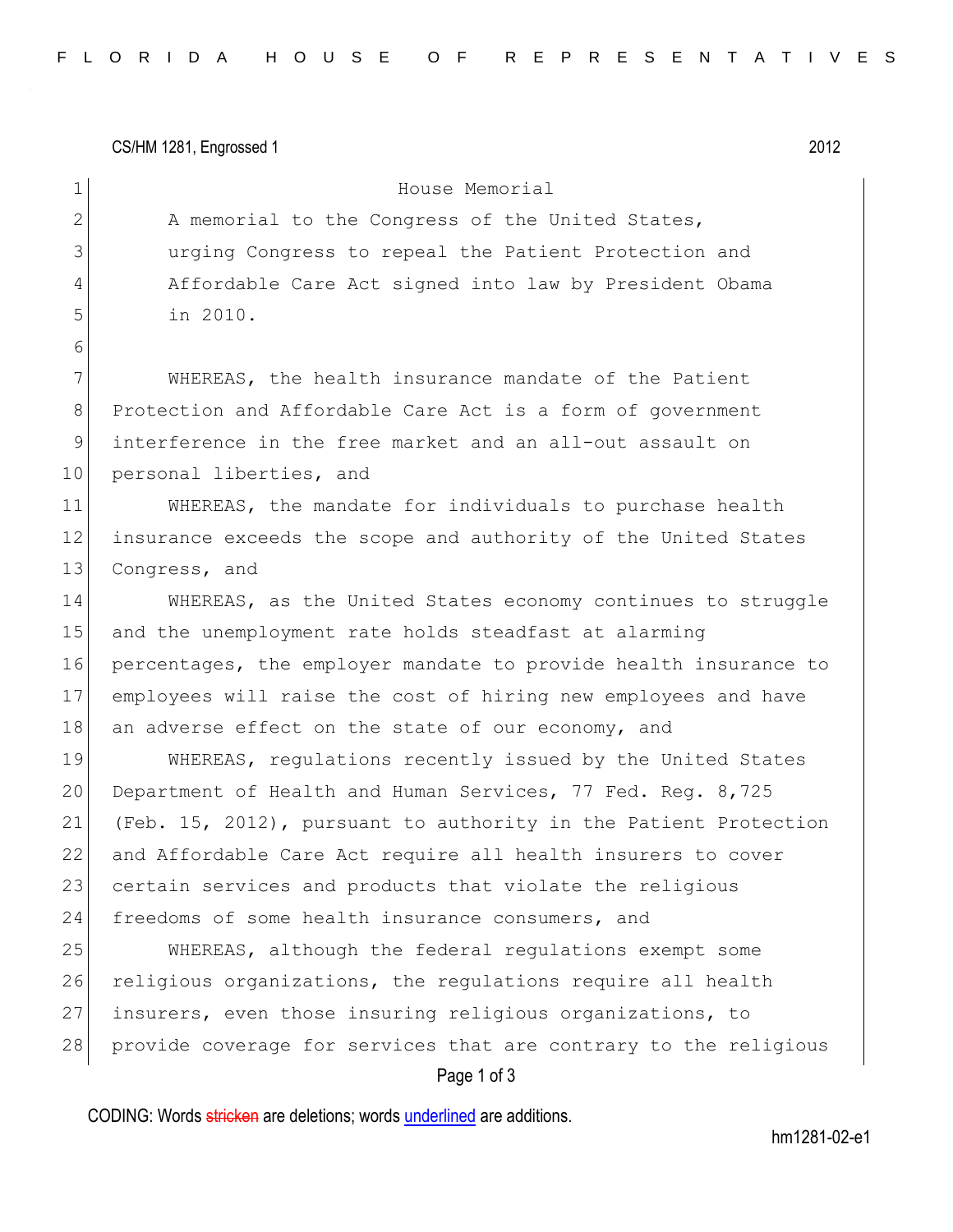## CS/HM 1281, Engrossed 1 2012

beliefs and practices of certain faiths, and

 WHEREAS, the mandated services and products must be provided without deductibles or copayments such that religious employers, including hospitals, universities, and service organizations, must pay the full cost of implementation of the regulations that violate their religious freedoms, and

 WHEREAS, these overreaching regulations constitute an assault on the free exercise of religion and the rights of individuals and organizations afforded under the First Amendment 38 to operate according to their consciences, and

 WHEREAS, passage of the Respect for Rights of Conscience Act of 2011 (H.R.1179/S.1467) would permit a health insurer to offer coverage without the specific services and products which 42 are contrary to the religious beliefs of employers or individual 43 purchasers, without penalty, and

 WHEREAS, passage of the Respect for Rights of Conscience Act of 2011 (H.R.1179/S.1467) would be unnecessary if the Patient Protection and Affordable Care Act is repealed, and

 WHEREAS, repeal of the Patient Protection and Affordable 48 Care Act would eliminate the authority for the federal 49 regulations and restore the right to free exercise of religion, 50 which is currently under assault by those regulations, NOW, THEREFORE,

53 Be It Resolved by the Legislature of the State of Florida:

## 

# Page 2 of 3

CODING: Words stricken are deletions; words underlined are additions.